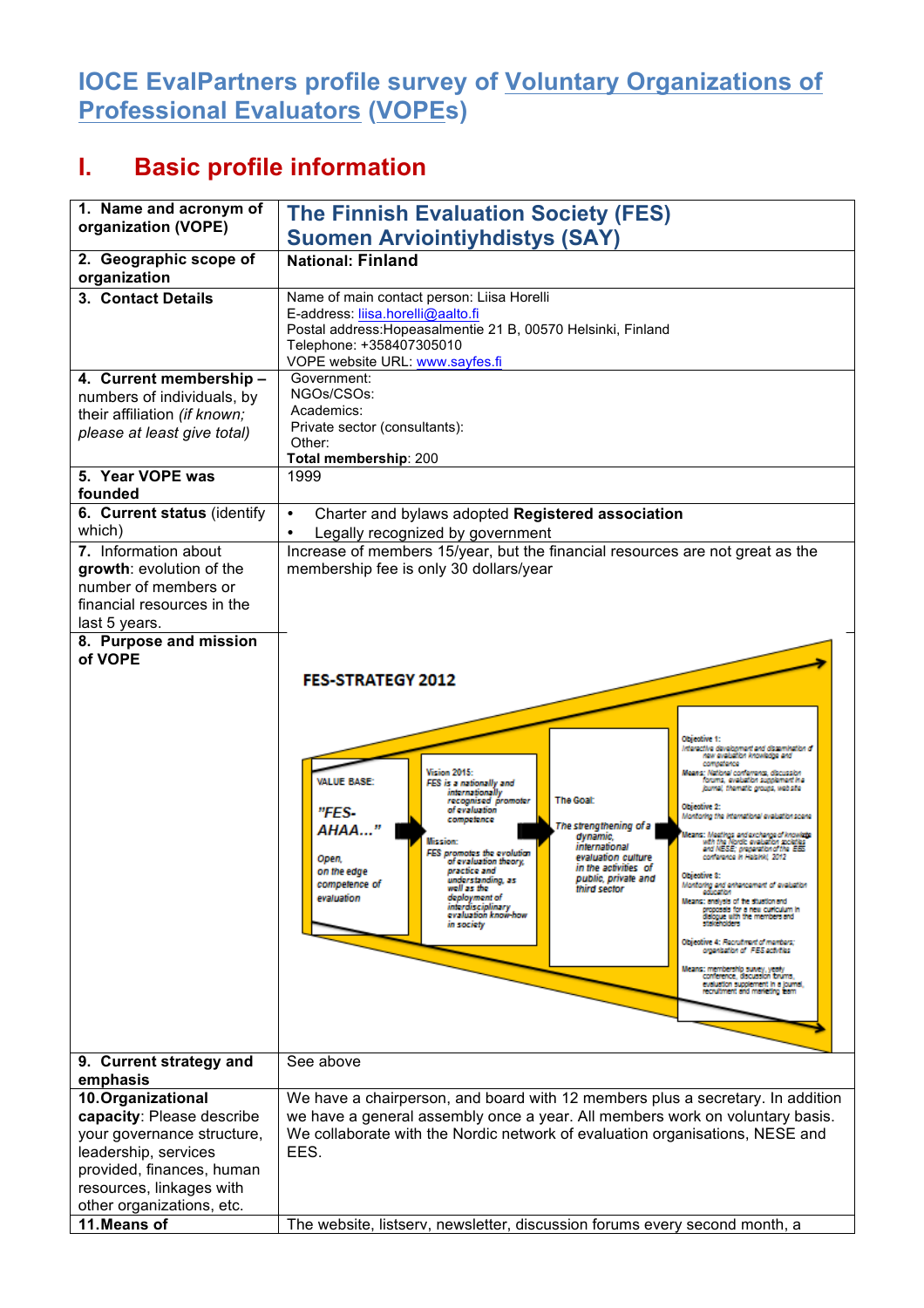| communication with<br>members, e.g. newsletter,<br>listserv, publication,<br>website | yearly conference, plus a yearly supplement on evaluation in a refereed journal.      |
|--------------------------------------------------------------------------------------|---------------------------------------------------------------------------------------|
| 12. Past events (e.g. during                                                         | See above.                                                                            |
| past year)                                                                           |                                                                                       |
| 13. Forthcoming key                                                                  | THE 10 <sup>th</sup> Biannual Conference of EES in Helsinki, 1-5.9.2012 [1-5.10.2012] |
| events/conferences -                                                                 |                                                                                       |
| dates, location                                                                      |                                                                                       |
| 14. Name and e-address                                                               | Liisa Horelli                                                                         |
| of person submitting this                                                            | liisa.horelli@aalto.fi                                                                |
| information                                                                          |                                                                                       |
| 15. Date of this update                                                              | 27.8.2012                                                                             |

## **II. Experience with Evaluation Capacity Building**

| 1. Background: Please provide<br>a brief history of the formation of<br>this organization (VOPE).<br>1.1 Who were/are the key<br>players?<br>1.2 How many members do you<br>have on your governing board/<br>committee?<br>1.3 What are the main existing<br>strengths that your VOPE is<br>trying to capitalize on?<br>1.4 What are the main<br>challenges that your VOPE is<br>trying to address?                                                                                                                                                                                                                                                                                                           | A few key evaluators came together to found a Voluntary Association in<br>1999 called The Finnish Evaluation Society (FES). They were mostly<br>professionals from different backgrounds, who either conduct or<br>commission evaluations<br>We have 12 members on the board (half of them full, half deputies but all of<br>them can participate in the board meetings), plus the president.<br>The strengths are the diversity of the members' skills. They represent<br>various backgrounds and professions.<br>Challenges: to get more recognition for evaluators and their important work. |
|---------------------------------------------------------------------------------------------------------------------------------------------------------------------------------------------------------------------------------------------------------------------------------------------------------------------------------------------------------------------------------------------------------------------------------------------------------------------------------------------------------------------------------------------------------------------------------------------------------------------------------------------------------------------------------------------------------------|-------------------------------------------------------------------------------------------------------------------------------------------------------------------------------------------------------------------------------------------------------------------------------------------------------------------------------------------------------------------------------------------------------------------------------------------------------------------------------------------------------------------------------------------------------------------------------------------------|
| 2. Organizational motivation:<br>What were/are the driving forces<br>of the VOPE and its historical<br>development?                                                                                                                                                                                                                                                                                                                                                                                                                                                                                                                                                                                           | To create evaluation as a profession and to share knowledge in the field.                                                                                                                                                                                                                                                                                                                                                                                                                                                                                                                       |
| 3. Evaluation Capacity<br><b>Building: What has your VOPE</b><br>done to promote evaluation<br>(M&E) capacity?                                                                                                                                                                                                                                                                                                                                                                                                                                                                                                                                                                                                | We have [discussed] a plan and content for evaluation training to be<br>implemented by a network of universities next year (2013).                                                                                                                                                                                                                                                                                                                                                                                                                                                              |
| 4. Context / target entities:<br>More specifically, who are the<br>persons or institutions your<br>organization seeks to influence<br>(to strengthen evaluation<br>capacity)? For example:<br>4.1 Technical capacities to<br>supply quality evaluations,<br>partnering with experts, local<br>universities or others to<br>provide training for<br>members, etc.;<br>4.2 Strengthening VOPE<br>organizational capacity itself;<br>4.3 Enhancing the enabling<br>environment for evaluation,<br>including strengthening the<br>demand for and use of<br>evaluations by policy<br>makers;<br>4.4 Influencing governmental<br>policies related to evaluation,<br>evaluation designs and<br>implementation of M&E | Main focus is 4.1 and 4.3, but also the other targets through our activities.                                                                                                                                                                                                                                                                                                                                                                                                                                                                                                                   |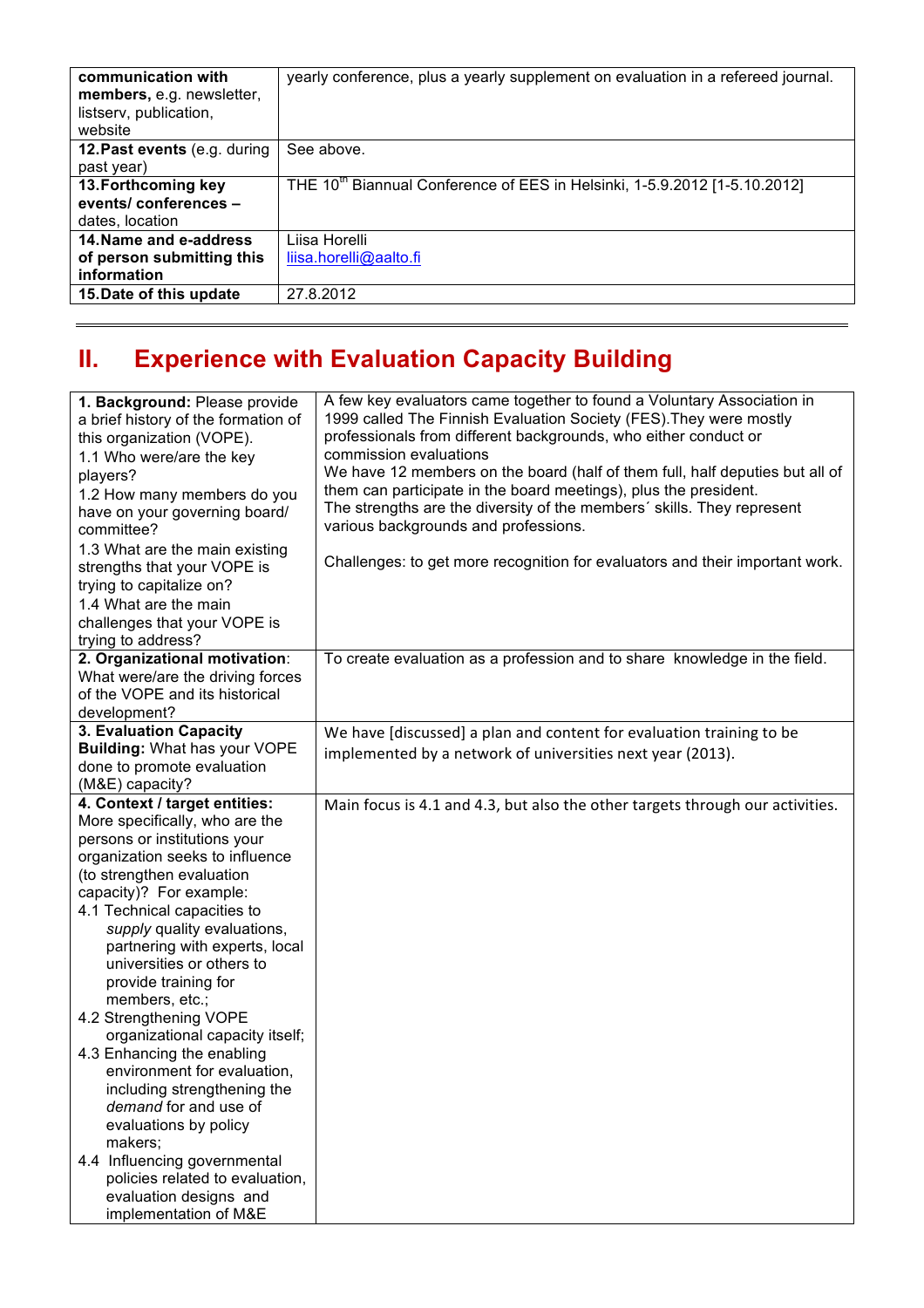| systems, etc.                        |                                                                              |
|--------------------------------------|------------------------------------------------------------------------------|
| 5. Public accountability: Is your    | Several of our members are conducting evaluations that promote               |
| VOPE helping to strengthen           | oversight and transparency of government programs by doing good quality      |
| oversight and transparency of        |                                                                              |
| government programs? If so, in       | evaluations that are also assessed in our discussion forums.                 |
| what ways? Can you share any         |                                                                              |
| success stories of evaluators or     |                                                                              |
| others promoting public              |                                                                              |
| accountability?                      |                                                                              |
| 6. More specifically, what are       | Gender equality, sustainability, education, social justice. References are   |
| some of the key themes for           |                                                                              |
| which you advocate? For              | mostly in Finnish but some also in English (see Per Mickwitz, Liisa Horelli, |
| example, are you promoting           | Petri Virtanen, Petri Uusikylä, Pertti Ahonen etc.)                          |
| issues related to cultural           |                                                                              |
|                                      |                                                                              |
| sensitivity, equity, social justice, |                                                                              |
| empowerment, transformation,         |                                                                              |
| gender, environment, poverty? If     |                                                                              |
| so, please describe or attach        |                                                                              |
| relevant documents.                  |                                                                              |
| 7. Methods: Experiences in           |                                                                              |
| strengthening skills of individual   |                                                                              |
| members, by (for example):           |                                                                              |
| organizing workshops led by          | Yes                                                                          |
| local experts;                       |                                                                              |
| organizing webinars with             |                                                                              |
| international speakers;              | Yes                                                                          |
| designing and delivering e-          |                                                                              |
| learning programmes;                 | Not yet                                                                      |
| administering mentoring              | Not us but collaborative organisations                                       |
| programmes; etc.                     |                                                                              |
| 8. Standards: Has your VOPE          | We have discussed the ethical codes but do not have our own, nor criteria    |
| developed professional               | of competence but will focus on that in the near future.                     |
| standards/ ethical codes/            |                                                                              |
| competencies (or adheres to          |                                                                              |
| those developed by others)? If       |                                                                              |
| so, please provide                   |                                                                              |
| documentation.                       |                                                                              |
| 9. Job opportunities: Do you         | <b>No</b>                                                                    |
| share employment/ consultancy        |                                                                              |
| opportunities with evaluators on     |                                                                              |
| your database?                       |                                                                              |
| 10. Progress and results: What       | The progress is not great but we have quite an experienced group of          |
| progress has been achieved so        | members who contribute to both evaluation theory and practice in the         |
| far in any of the above or other     | yearly supplement that we write.                                             |
| domains? What are expected           |                                                                              |
| and unexpected results               |                                                                              |
| achieved?                            |                                                                              |
| 11. Lessons learned:                 |                                                                              |
| Recommendations/ tips to others      | Voluntary work is fine but also financial resources are needed in order to   |
|                                      | dig deeper in capacity building. Maybe a good way to get resources is to     |
| for good practices on how to         | have successful conferences (cf. Denmark and Sweden).                        |
| organize and sustain VOPEs like      |                                                                              |
| yours.                               |                                                                              |
| 12. Next steps: What does your       | To proceed slowly towards an evaluation register and the ethical codes and   |
| organization plan to do next?        | to implement the training programme                                          |
| 13. Willing to share with other      |                                                                              |
| <b>VOPEs?</b> For example, would     | We already collaborate with The Nordic colleagues and NESE.                  |
| you be interested in forming         |                                                                              |
| peer-to-peer partnerships with       |                                                                              |
| one or more other VOPEs to           |                                                                              |
| share lessons learned, advise        |                                                                              |
| each other? If so, describe what     |                                                                              |
| you would be willing to share /      |                                                                              |
| advice you would seek.               |                                                                              |
| 14. Suggestions: What ideas do       |                                                                              |